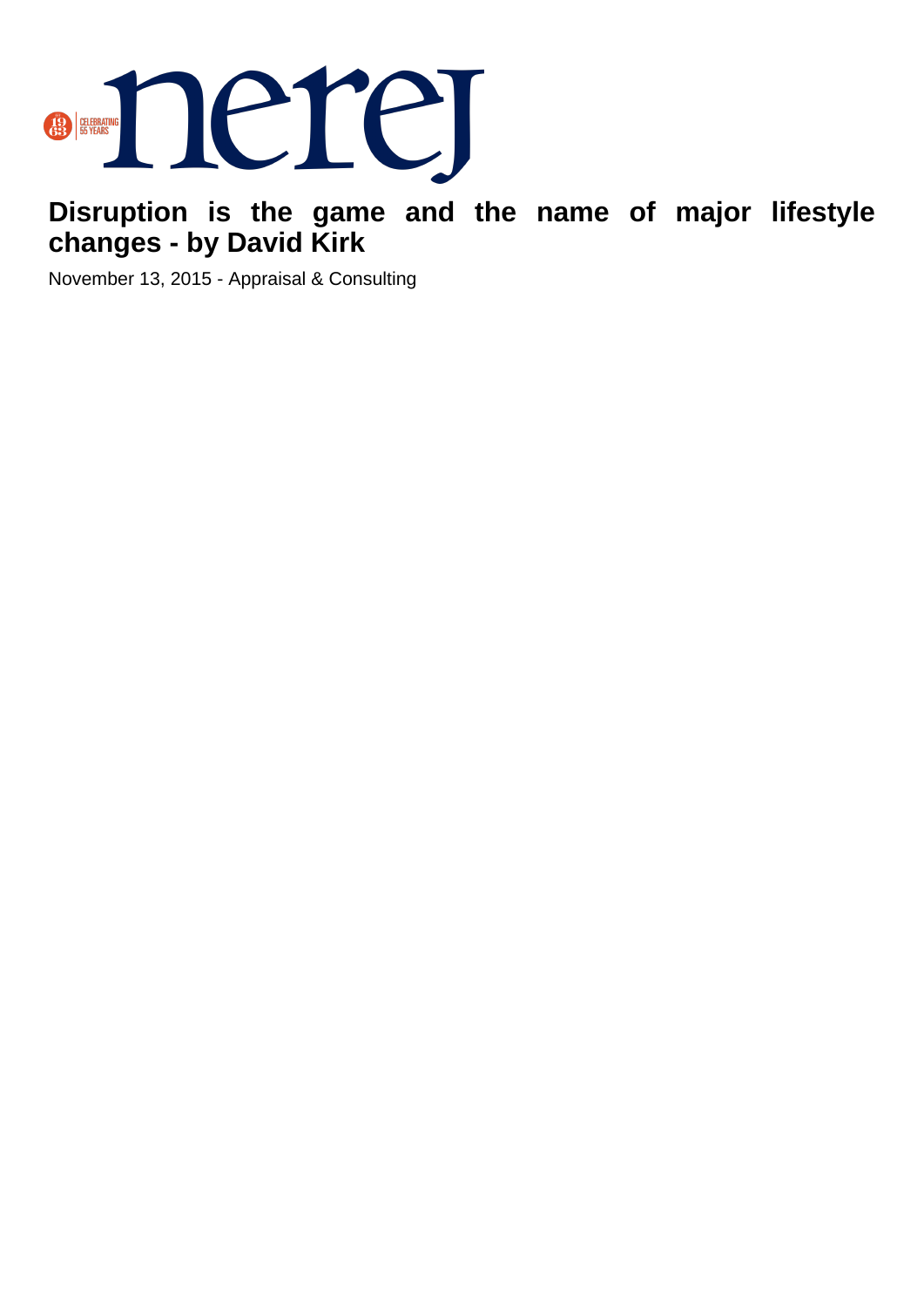

 David Kirk, Kirk & Co. **Disruptors** 

 Yes! Commercial real estate is establishing a reputation for disruption, embracing the disruptors and adding to the patterns of disruption within the asset class. Before the label caught up with the